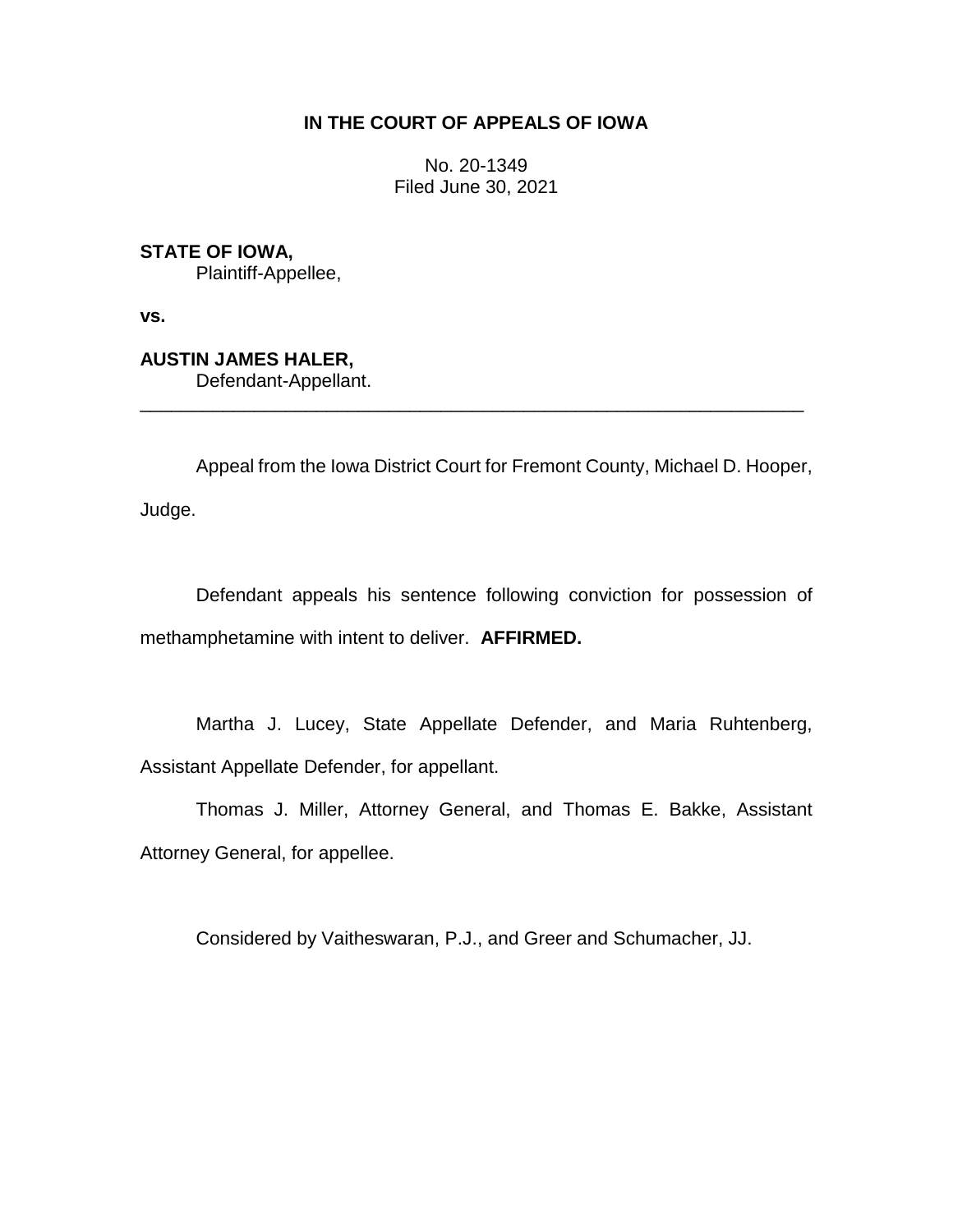### **SCHUMACHER, Judge.**

After pleading guilty to possession of methamphetamine with intent to deliver in September 2019, Austin Haler was granted a deferred judgment and placed on probation for a period of two years. Approximately a year into Haler's probationary period, Haler admitted violating his probation and his deferred judgment was revoked in October 2020. Following the revocation of the deferred judgment and imposition of conviction, Haler was sentenced to an indeterminate term of incarceration not to exceed ten years. Haler's sole argument on appeal is the district court abused its discretion by imposing a period of incarceration rather than another rehabilitative option. We find no abuse of discretion by the district court and accordingly affirm.

#### **Jurisdiction and Standard of Review**

An appeal from a guilty plea is typically barred. Iowa Code § 814.6(1) (2020). However, a defendant may challenge a sentence following a guilty plea on direct appeal if good cause is established. *Id.* Good cause is established "when the defendant challenges his or her sentence rather than the guilty plea." *State v. Damme*, 944 N.W.2d 98, 105 (Iowa 2020). "We readily distinguish appeals challenging the guilty plea itself from appeals challenging the sentence imposed after the plea is accepted." *Id.* (footnote omitted). Because Haler challenges his sentence, he has demonstrated good cause, and we may consider his appeal.

The Iowa Rules of Criminal Procedure allow for the correction of an illegal sentence at any time. Iowa R. Crim. P. 2.24(5)(a). Sentencing errors "may be challenged on direct appeal even in the absence of an objection in the district court." *State v. Lathrop*, 781 N.W.2d 288, 293 (Iowa 2010). Sentencing decisions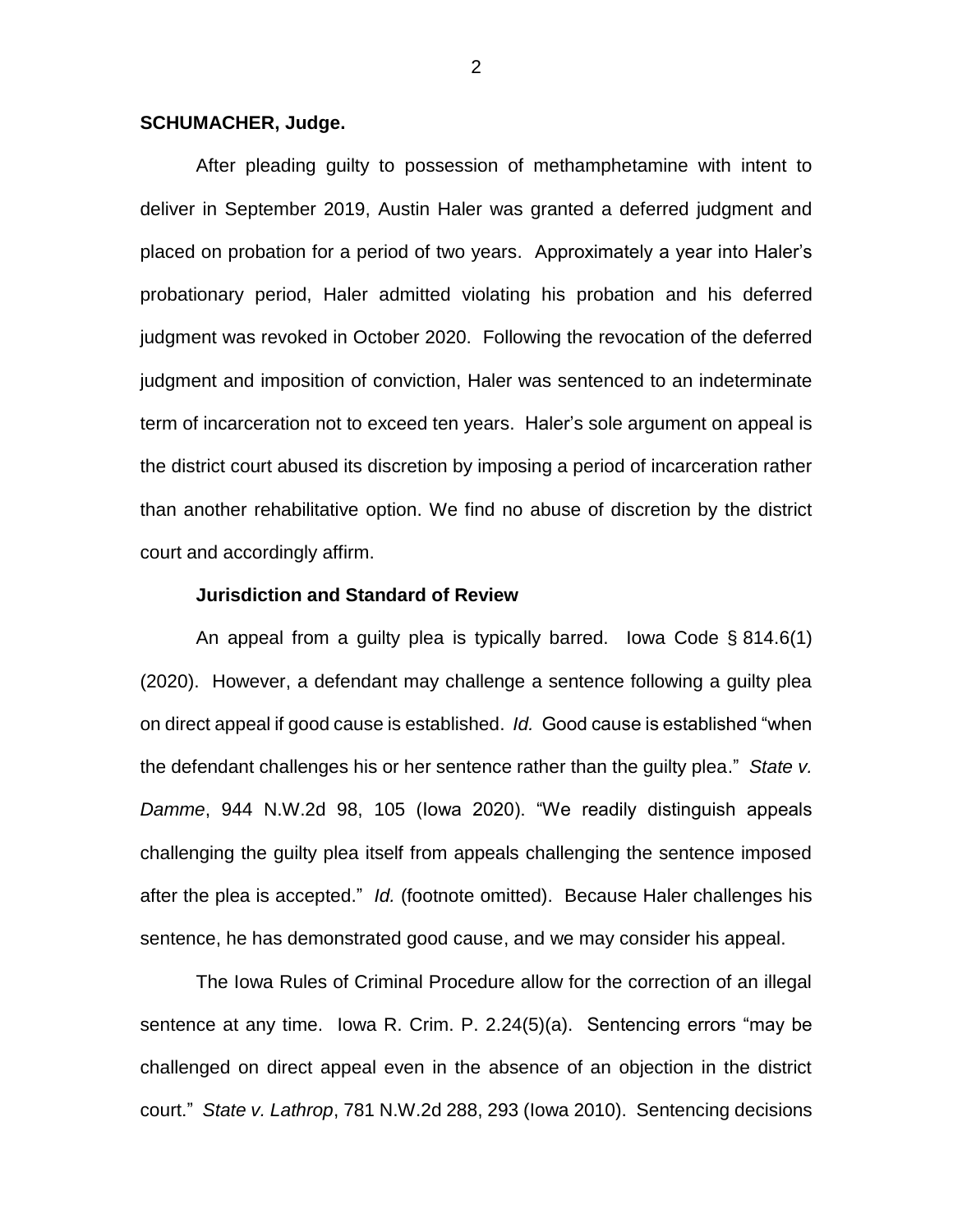are reviewed for the correction of errors at law. Iowa R. App. P. 6.907. Because Haler's sentence is within the statutory limit (an indeterminate term not to exceed ten years) under Iowa Code section 902.9, we review the court's decision for an abuse of discretion. *See State v. Thomas*, 547 N.W.2d 223, 225 (Iowa 1996). "An abuse of discretion is found when the court exercises its discretion on grounds clearly untenable or to an extent clearly unreasonable." *State v. Evans*, 672 N.W.2d 328, 331 (Iowa 2003).

#### **I. Facts and Procedural History**

Haler pled guilty to possession of methamphetamine with intent to deliver, a class "C" felony, in violation of Iowa Code section 124.401(1)(c)(6) (2019), in September 2019. The district court deferred judgment and placed Haler under probationary supervision for two years. In September 2020, the State reported multiple probation violations, including Haler's failure to obtain a drug and alcohol evaluation, Haler's use of methamphetamine, and Haler's charge for possession of a controlled substance in Nebraska.

At the probation revocation hearing in October 2020, Haler admitted to the probation violations, including a plea of guilty or a finding of guilt to the Nebraska matter, and agreed to the revocation of his deferred judgment. However, Haler requested to remain on probation. The State recommended a sentence of ten years in prison. The court revoked the deferred judgment, entered the conviction, and imposed a prison sentence for an indeterminate term of incarceration not to exceed ten years. The sentence was not suspended. Haler timely appealed.

3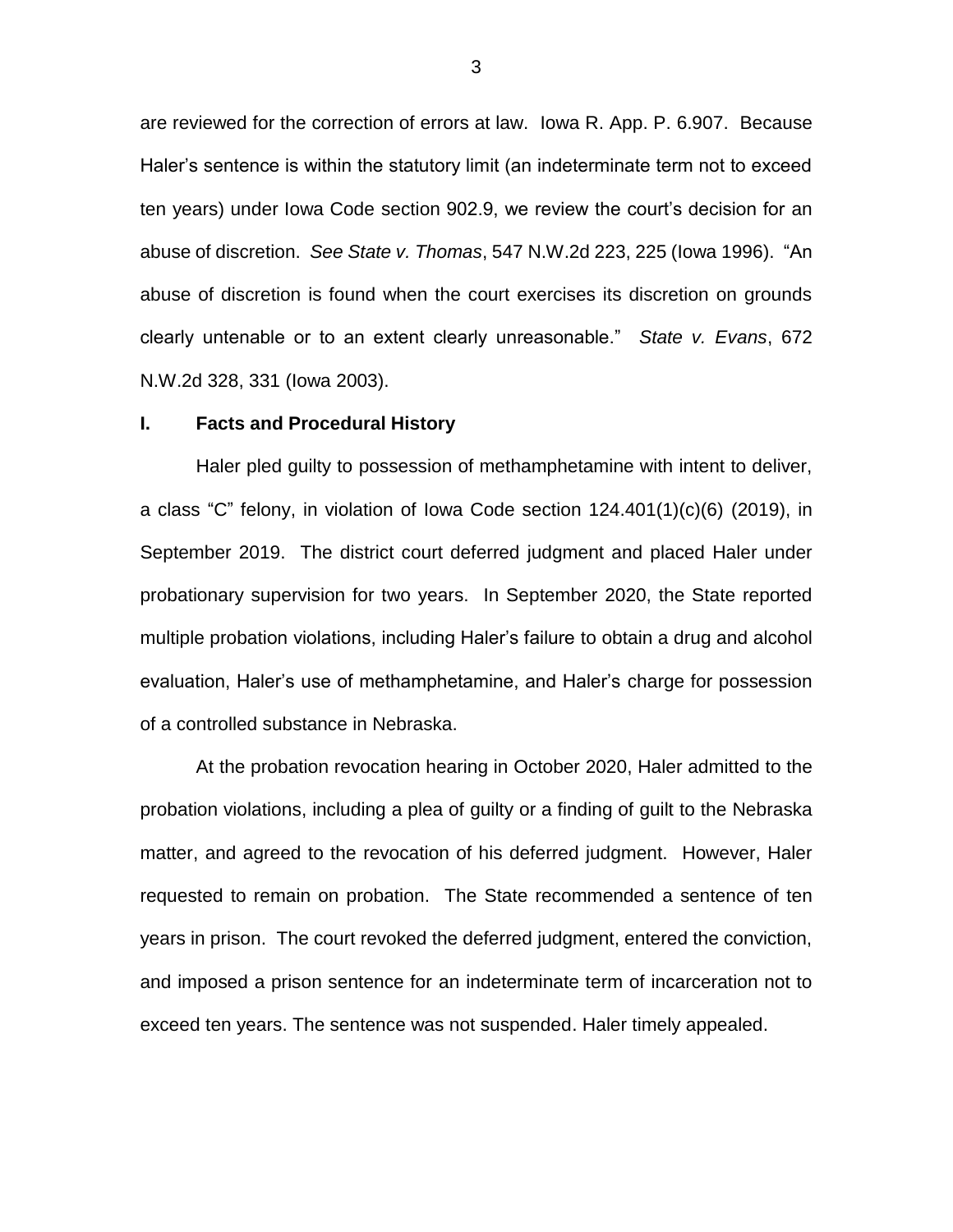## **II. Discussion**

Haler argues the district court abused its discretion by sentencing him to a period of incarceration instead of another option for rehabilitation. The trial court must, at a minimum, consider "the nature of the offense, the attendant circumstances, the defendant's age, character, propensities, and chances of reform." *State v. Dvorsky*, 322 N.W.2d 62, 67 (Iowa 1982). Haler contends that despite his past struggles with substance abuse, he has recently made positive changes and showed a willingness to improve. He argues that prison is not the best option to facilitate his rehabilitation. "A sentencing court is to consider any mitigating circumstances relating to a defendant". *State v. Witham*, 583 N.W.2d 677, 678 (Iowa 1998). However, the court is not required to acknowledge each mitigating factor urged by the defendant, and just because the court did not mention a factor that does not mean the factor was not considered. *State v. Boltz*, 542 N.W.2d 9, 11 (Iowa Ct. App. 1995). Here, we find a proper exercise of discretion by the district court.

At hearing, the following exchange occurred between the court and the defendant after the defendant provided a statement of allocution:

THE COURT: Mr. Haler, I don't feel you're a good candidate for more probation. You were on probation and you had a chance to have this completely dismissed from your record if you could have just toed the line. A: Yes, sir.

THE COURT: And while you're on probation you not only commit another crime but commit a crime dealing with the same substance you were originally granted a second chance on. You understand that? A: Yes, sir.

THE COURT: So I am gonna revoke your deferred judgment, I'm gonna impose the sentence that you pled quilty to before. You're gonna be sentenced to a term of ten years in the Iowa Department of Corrections. I'm not gonna suspend that. Mittimus will issue immediately. I will suspend the thousand-dollar fine, and because of

4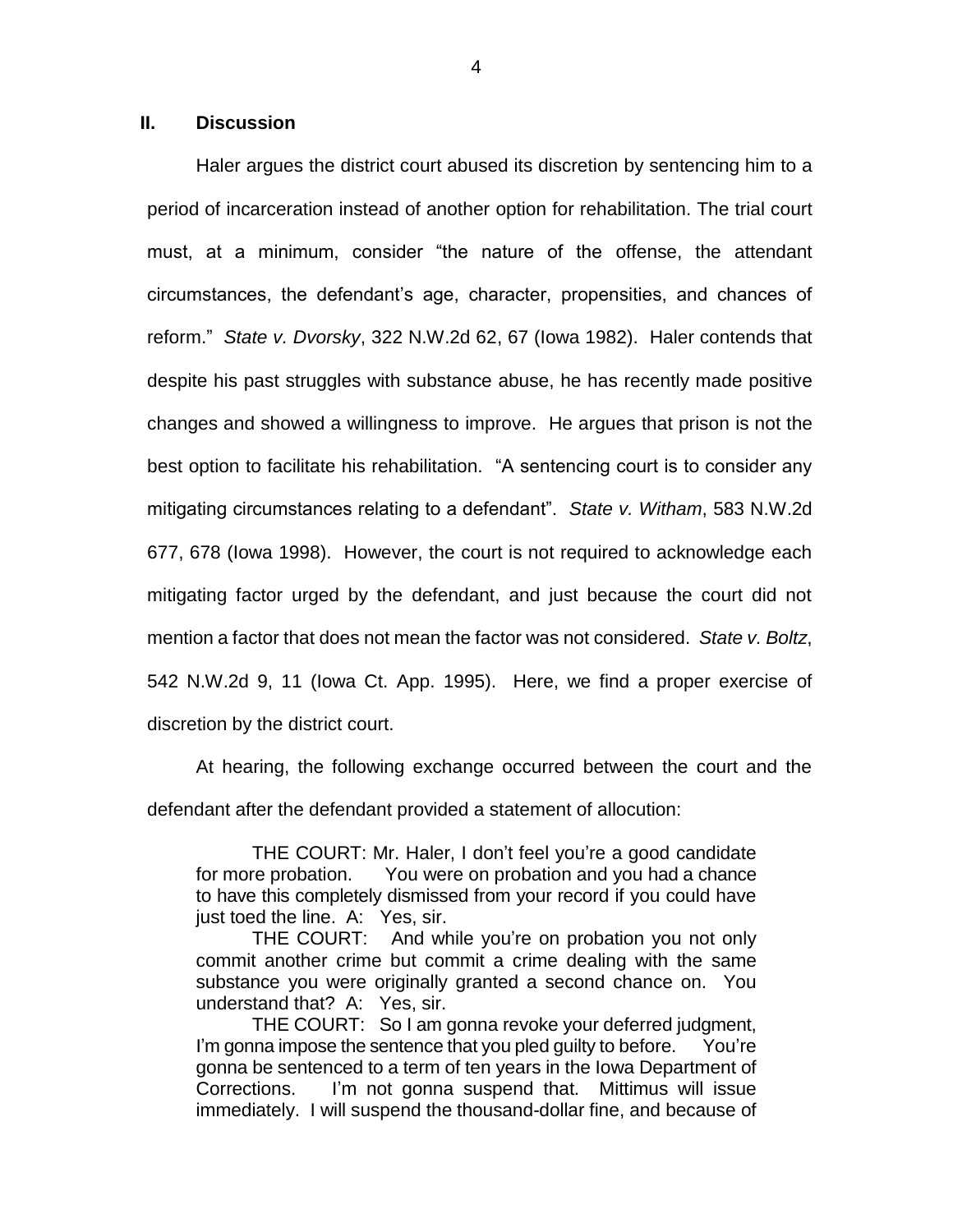the fact that you're gonna be incarcerated for indeterminate term of ten years I will find that you do not have the ability to pay court costs or court-appointed attorney fees, and I'll waive those items.

The reason for my sentence is your need for rehabilitation, your likelihood for rehabilitation, and society's need for further protection from further offenses by you, and the fact that you're just committing the same crimes while you're on probation.

A sentence must achieve the maximum opportunity for a defendant's rehabilitation and, at the same time, protect the community. Iowa Code § 901.5. Iowa Code section 901.5 provides that the determination of this sentence is within the discretion of the court. A court is not required to recite reasons for rejecting certain sentencing options while adopting others. *State v. Loyd*, 530 N.W.2d 708, 713–14 (Iowa 1995). Further, the sentencing court's decision is "cloaked with a strong presumption in [their] favor", and it is incumbent upon the defendant to overcome this "presumption of regularity". *See State v. Pappas*, 337 N.W.2d 490, 494 (Iowa 1983) (quoting *State v. Gartin*, 271 N.W.2d 902, 910 (Iowa 1978)). The defendant must make a showing that the district court relied on grounds that were "clearly untenable" or "clearly unreasonable". *Id.* Haler has failed to make that showing here.

"Grounds or reasons are untenable if they are 'based on an erroneous application of the law or not supported by substantial evidence.'" *State v. Dudley*, 856 N.W.2d 668, 675 (Iowa 2014) (citation omitted). Among the reasons the district court listed at the hearing were Haler's failure to comply with probation, the need for rehabilitation, and society's need for protection from further offenses by